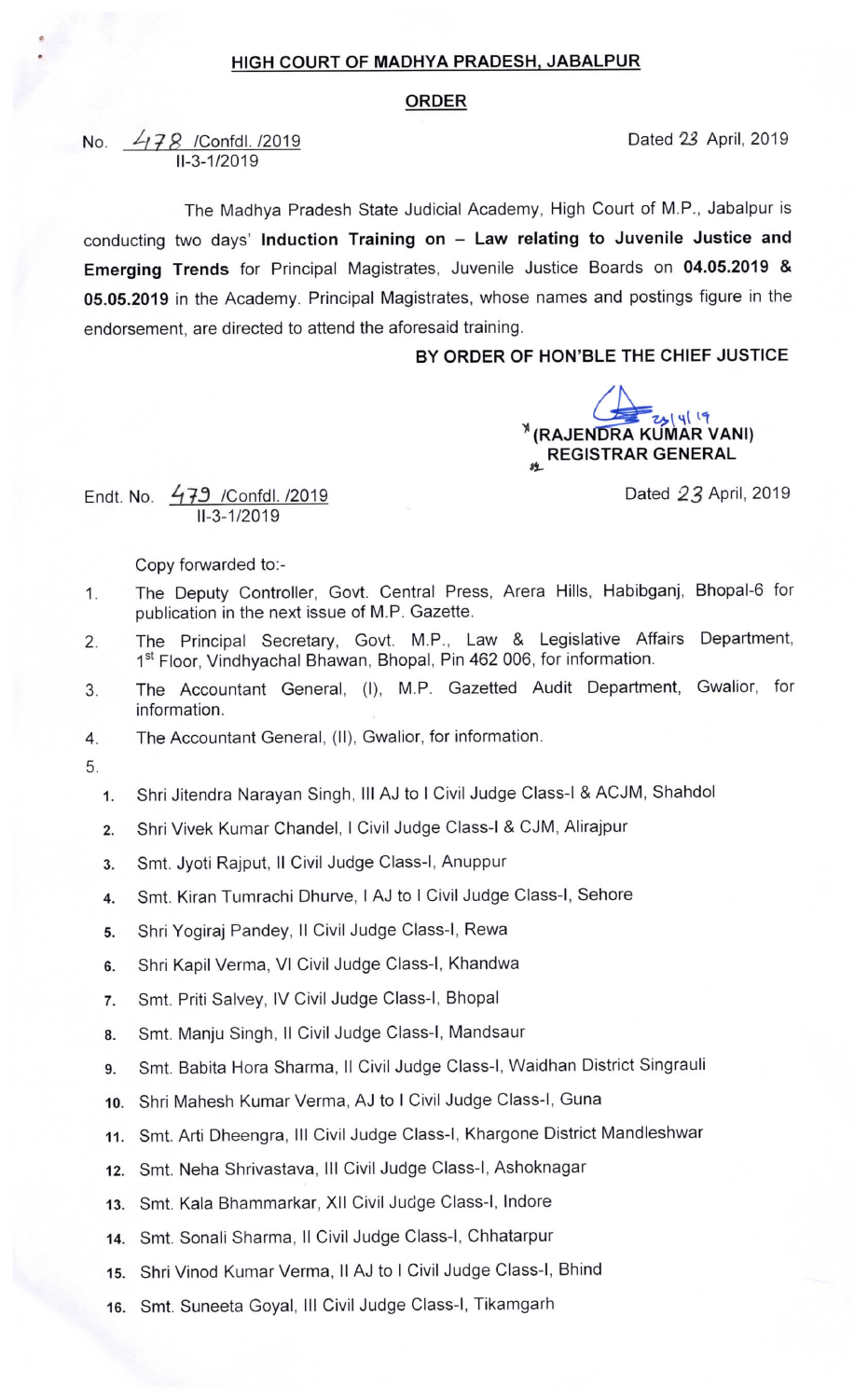- 17. Shri Amit Nagayach, III Civil Judge Class-I, Harda
- 18. Smt. Shalu Sirohi Chouksey, III Civil Judge Class-I, Sagar
- 19. Ku. Bhawna Singh, IV Civil Judge Class-I, Katni
- 2o. Smt. Mona Shukla Pande, VI Civil Judge Class-I, Satna
- 21. Smt. Suneeta Taram, IV Civil Judge Class-I, Betul
- 22. Smt. Rizvana Kauser, III Civil Judge Class-II, Raisen
- 23. Smt. Rano Baghel, III Civil Judge Class-II, Shivpuri
- 24. Smt. Sonam Verma, VI Civil Judge Class-II, Vidisha
- 25. Sushri Apoorva Tamrakar, I Civil Judge Class-ll, Rajgarh
- 26. Ku. Pritanjali Singh, III Civil Judge Class-II, Umaria
- 27. Shri Dev Kumar, III Civil Judge Class-II, Dindori
- 28. Sushri Preeti Agrawal, II Civil Judge Class-II, Datia
- 29. Sushri Renu Yadav, IV Civil Judge Class-II, Sidhi

For information and compliance with a direction to participate in the aforesaid Course as per above mentioned schedule.

The nominated Principal Magistrates are directed to observe the following instructions:

- To send soft copy of atleast one article/presentation/research paper/order authored by them for sharing and discussion in the training on official email Of the State Judicial Academy i.e. mpsja@mphc.in atleast three days prior to the schedule of the training.
- To apprise themselves with the contents of the Joining Instructions available on the MPSJA website www.mpsja.gov.in & www.mpsja.mphc.gov.in and observe the same.

For information and compliance with a direction to the participants that they should compulsorily appear at M.P.S.J.A. building at Jabalpur on aforesaid date and time as mentioned in order.

6. The District & Sessions Judge, Shahdol/ Alirajpur/ Anuppur/ Sehore/ Rewa/ Khandwa/ Bhopal/ Mandsaur/ Singrauli/ Guna/ Mandleshwar/ Ashoknagar/ lndore/ Chhatarpur/ Bhind/ Tikamgarh/ Harda/ Sagar/ Katni/ Satna/ Betul/ Raisen/ Shivpuri/ Vidisha/ Rajgarh/ Umaria/ Dindori/ Datia/ Sidhi for information and necessary action with a request to instruct the participant Judicial Officers to remain present at M.P.S.J.A. building at Jabalpur on the date and time given in the order, positively.

Concerned District Judge is requested to ensure that the participant has forwarded atleast one article/presentation/research paper/judgment/order to the State Judicial Academy.

- 7. Registrar (I.T.), High court of Madhya pradesh, Jabalpur, for sending copy of order by e-mail to following Judicial Officers:-
	- 1. District Judge (Inspection), High Court Premises, Jabalpur/ District Judge (Inspection), J.E.-1, Judges Enclave, Residency Area, lndore-452001./ District Judge (Inspection), 28/8, Race-course Road, Opposite Maila Ground, Gwalior (M.P.), for information.
	- 2. Principal Registrar, High Court of M.P., Bench lndore, for information